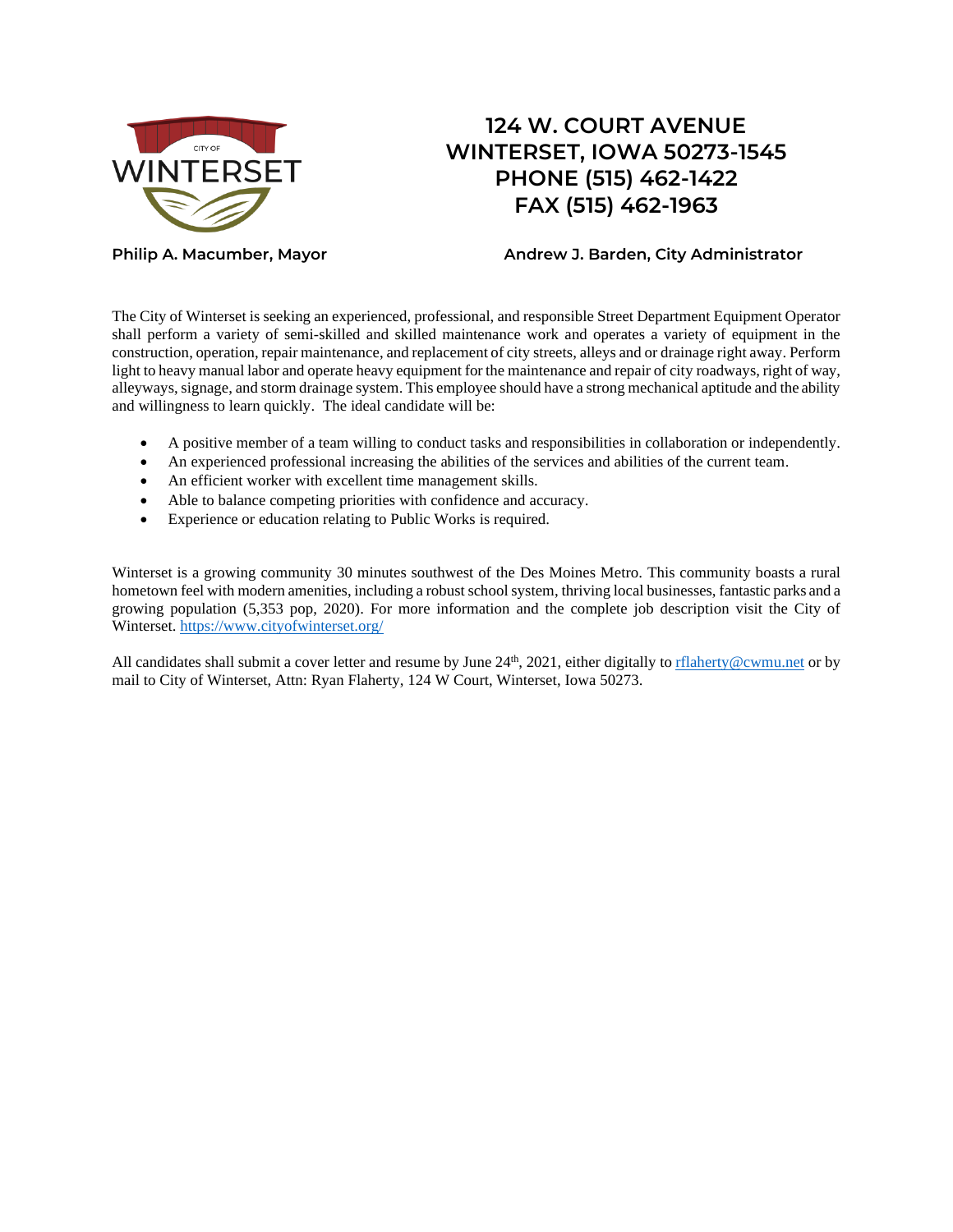

## **124 W. COURT AVENUE WINTERSET, IOWA 50273-1545 PHONE (515) 462-1422 FAX (515) 462-1963**

## **Philip A. Macumber, Mayor Andrew J. Barden, City Administrator**

## **Street Department Equipment Operator**

**General Purpose:** Under the direct supervision of the Street Department Superintendent the Street Department Equipment Operator performs a variety of semi-skilled and skilled maintenance work and operates a variety of equipment in the construction, operation, repair maintenance, and replacement of city streets, alleys and or drainage right away. Perform light to heavy manual labor and operate heavy equipment for the maintenance and repair of city roadways, right of way, alleyways, signage, and storm drainage system. This employee should have a strong mechanical aptitude and the ability and willingness to learn quickly.

**Qualifications:** The following generally describe the knowledge and abilities required to successfully complete the job.

#### **Duties and Responsibilities**

- Establish and support effective working relationships with those contacted in the course of work
- Communicate clearly and concisely, both orally and in writing
- Learn and apply added information or new skills
- Operates light and heavy trucks, loaders, grader, striping machine, street sweeper, stump grinder, or other construction equipment as assigned
- Uses different hand tools, power tools, and chainsaws in a safe manner
- Ensures the proper maintenance of equipment and tools by cleaning and checking equipment and tools before and after use
- Performs a variety of maintenance construction and repair work of streets, gutters, sidewalks, storm drains, and related facilities
- Use concrete cutting and breaking equipment, use jackhammers, construct concrete forms, pour, and finish concrete
- Work with paints and prepare surfaces for painting
- Haul and spread rock
- Check to ensure traffic signals are in place and in good condition, repair or replace street signs, stop signs, and other traffic signs as needed
- Cut brush and trees in the right-of-way and alleys
- Plow and haul snow, spread salt on slick roads
- Clear streets of limbs, brush, and other debris
- Performs after hours emergency work and on call duties on a rotating basis
- Subject to weather callouts as needed for snow removal and street repair
- Assist other city departments
- Maintains a variety of records as assigned
- Perform other duties as assigned

#### **Certification and Licenses**

- Valid state driver's license with a Class B CDL certification with an air brake endorsement
- Pass initial and federal requirements for CDL and random drug testing